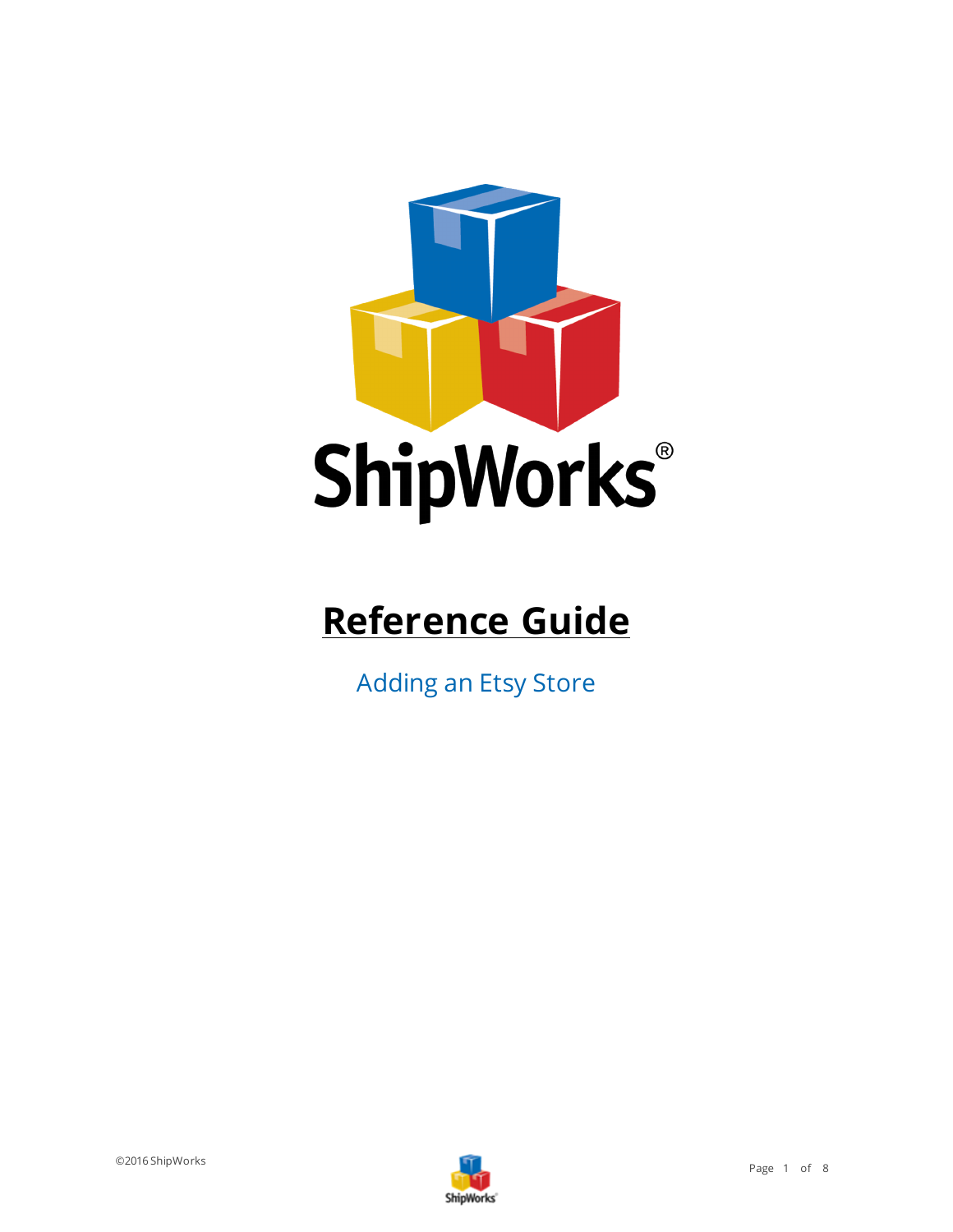# **Adding an Etsy Store**

**Table of Contents** [Background](#page-1-0) First [Things](#page-1-1) First The [Process](#page-1-2) Still [Need](#page-7-0) Help

### <span id="page-1-0"></span>**Background**

ShipWorks connects directly to your Etsy seller account via the Etsy API. With one click, or on an automated schedule, your orders are downloaded from Etsy. As soon as you process a shipment, ShipWorks communicates the updated order status, shipping method and tracking information back to Etsy.

#### <span id="page-1-1"></span>**First Things First**

Before you begin, please be sure that you:

- Have your Etsy username (or email address) and password available.
- <span id="page-1-2"></span>Have ShipWorks installed and are able to log into ShipWorks as a user with administrator rights.

#### **The Process**

- 1. Launch the ShipWorks application and log in as a user with administrator permissions.
- 2. Click on the **Manage** tab. Then, click the **Stores** button.



3. Next, click on the **Add Store** button.

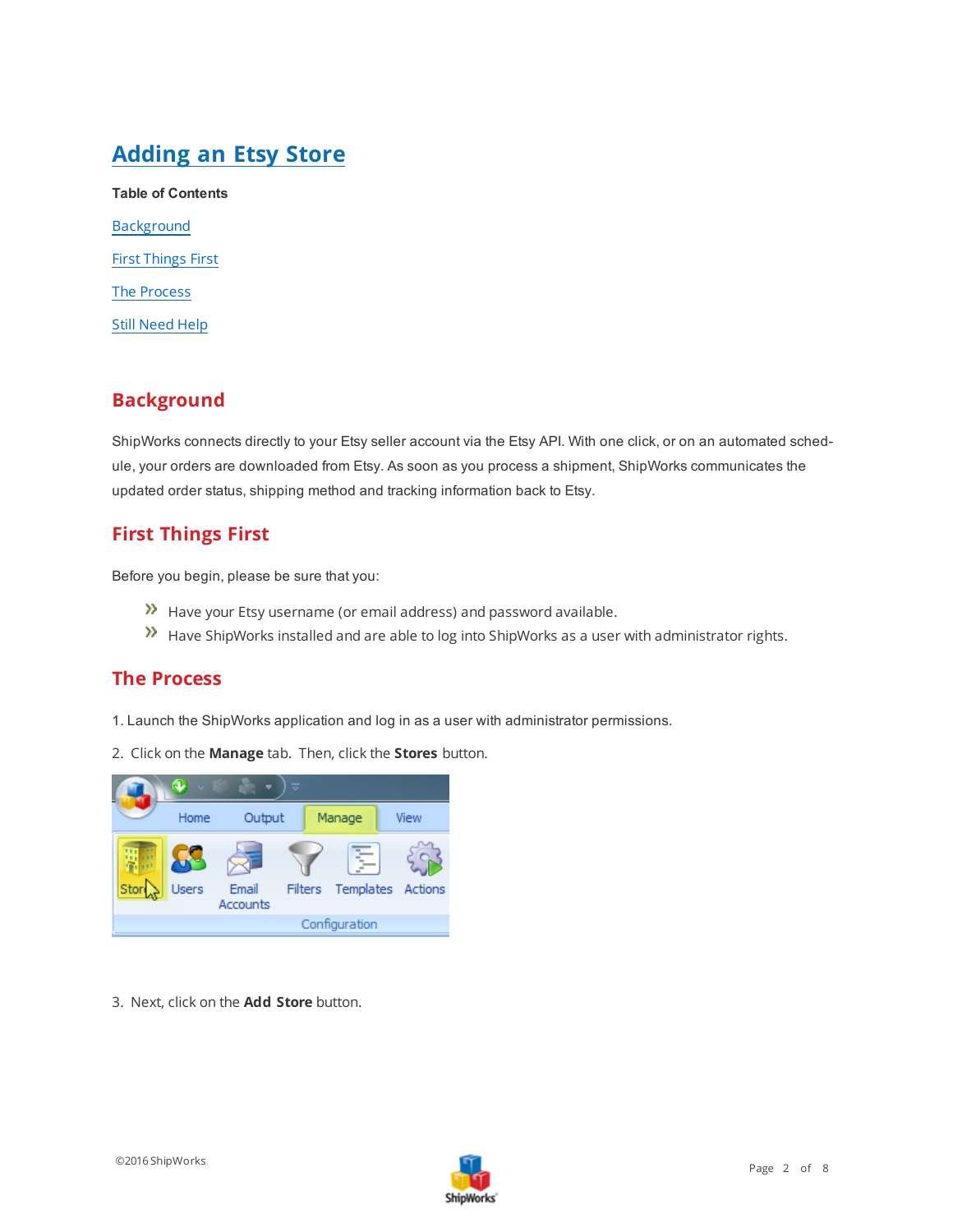| <b>Manage Stores</b> |            |               | $\mathbf{x}$                                   |
|----------------------|------------|---------------|------------------------------------------------|
| <b>Store Name</b>    | Store Type | Last Download | Edit<br>Edit<br><b>ABC</b><br>Rename<br>Delete |
|                      |            |               | Ж<br>Add<br>Add Store<br>B.<br>M               |
|                      |            |               | Close<br>лÍ                                    |

4. From the **What Platform do you sell on?** drop-down menu, select **Etsy**. Then, click **Next**.



5. Click the **Create Login Token** button. This will open your internet browser.

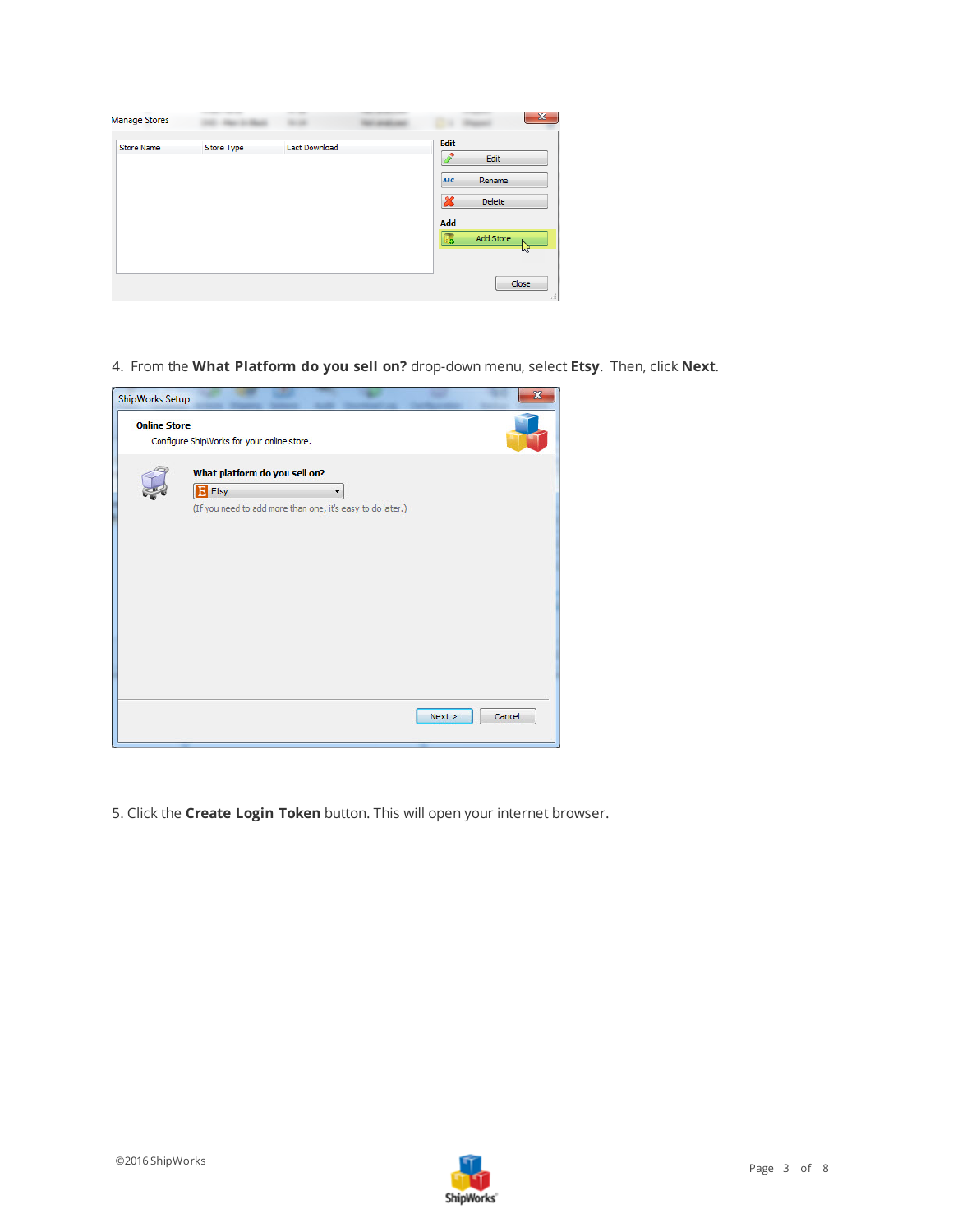

6. A new window will automatically open to the **Sign in to Etsy** page. Enter your Etsy **Email or Username** and **Password.** Then, click the **Sign In** button.

| Sign in to Etsy                                                                                                                                      | <b>Sign In Using Facebook</b> |
|------------------------------------------------------------------------------------------------------------------------------------------------------|-------------------------------|
| <b>Email or Username</b><br>Password<br>Stay signed in<br>Sign In<br>Forgot your password?<br>Forgot your username or email?<br>Reopen your account? |                               |

6. Click the **Allow Access** button that appears once you log on to your Etsy store.

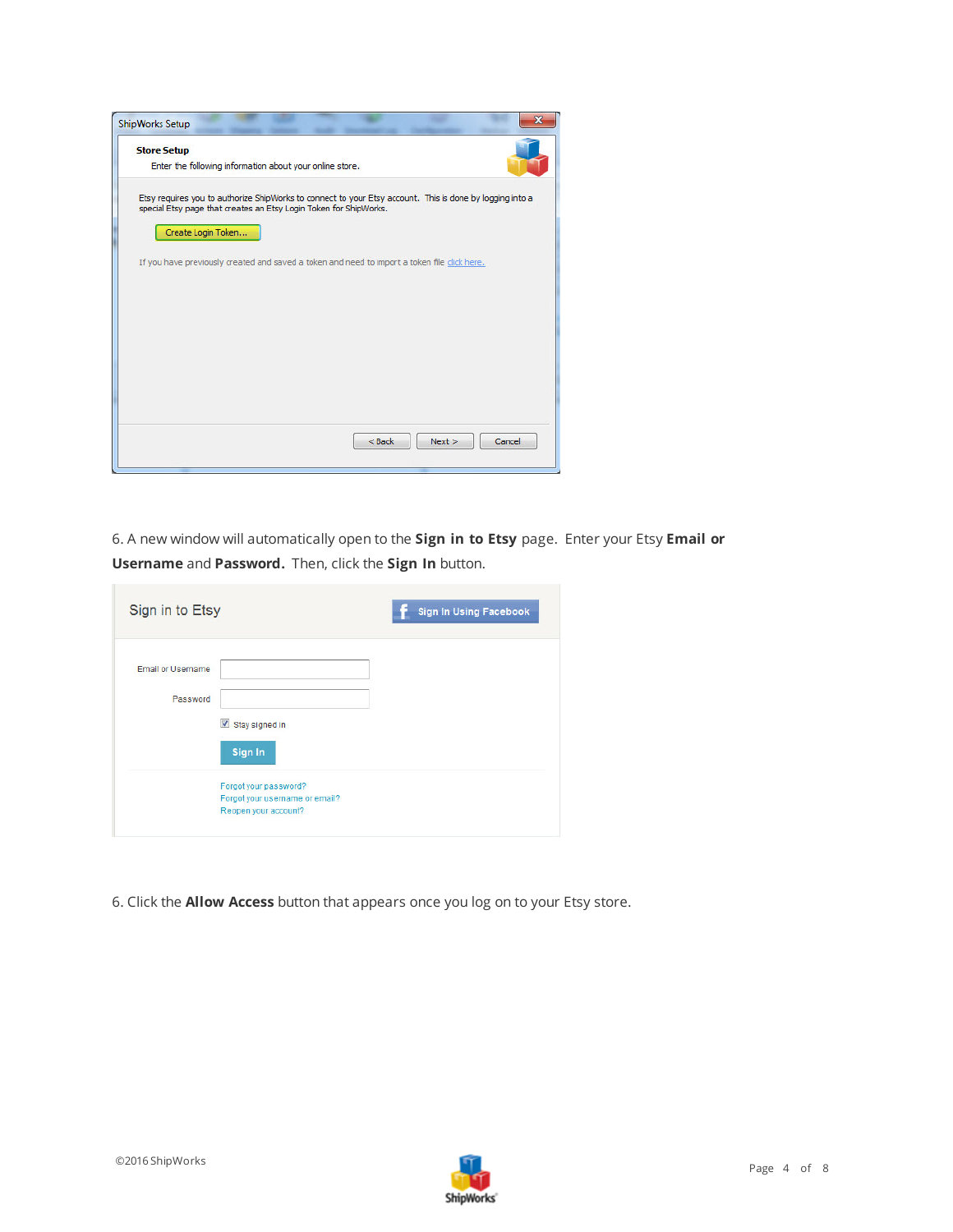|                                                                                                                                                                                                      | Sell Registry Community Blogs Mobile Gift Cards                         |              |  |               |                     |  |  |  |  |
|------------------------------------------------------------------------------------------------------------------------------------------------------------------------------------------------------|-------------------------------------------------------------------------|--------------|--|---------------|---------------------|--|--|--|--|
| Etsy                                                                                                                                                                                                 |                                                                         | $\checkmark$ |  | mmun<br>de Li | Search for items an |  |  |  |  |
|                                                                                                                                                                                                      | Home > Authorize an Application                                         |              |  |               |                     |  |  |  |  |
|                                                                                                                                                                                                      |                                                                         |              |  |               |                     |  |  |  |  |
| account.                                                                                                                                                                                             | An application would like to connect to your                            |              |  |               |                     |  |  |  |  |
|                                                                                                                                                                                                      | You are signed in as<br>Not you? Sign in as someone else.               |              |  |               |                     |  |  |  |  |
|                                                                                                                                                                                                      | The application ShipWorks is trying to connect to your account.         |              |  |               |                     |  |  |  |  |
| You should be seeing this message because you're using an Etsy App. If you<br>didn't come to this page through an Etsy App, or if you followed a link in an<br>email or chat, close this window now. |                                                                         |              |  |               |                     |  |  |  |  |
| If you proceed, ShipWorks will have permission to do the following on your<br><b>behalf:</b>                                                                                                         |                                                                         |              |  |               |                     |  |  |  |  |
| • Connect to your account and know your member name<br>• Know your email address                                                                                                                     |                                                                         |              |  |               |                     |  |  |  |  |
|                                                                                                                                                                                                      | • See your sales and purchases<br>• Update your sales and purchase info |              |  |               |                     |  |  |  |  |
|                                                                                                                                                                                                      | You can revoke this access at any time by visiting Your Account.        |              |  |               |                     |  |  |  |  |
|                                                                                                                                                                                                      | If you close this browser window, no access will be granted.            |              |  |               |                     |  |  |  |  |
|                                                                                                                                                                                                      | <b>Allow Access</b>                                                     |              |  |               |                     |  |  |  |  |

7. Navigate back to ShipWorks. When access is granted, you'll see a green check-mark icon to the right of the **Create Login Token** button. Click **Next**.

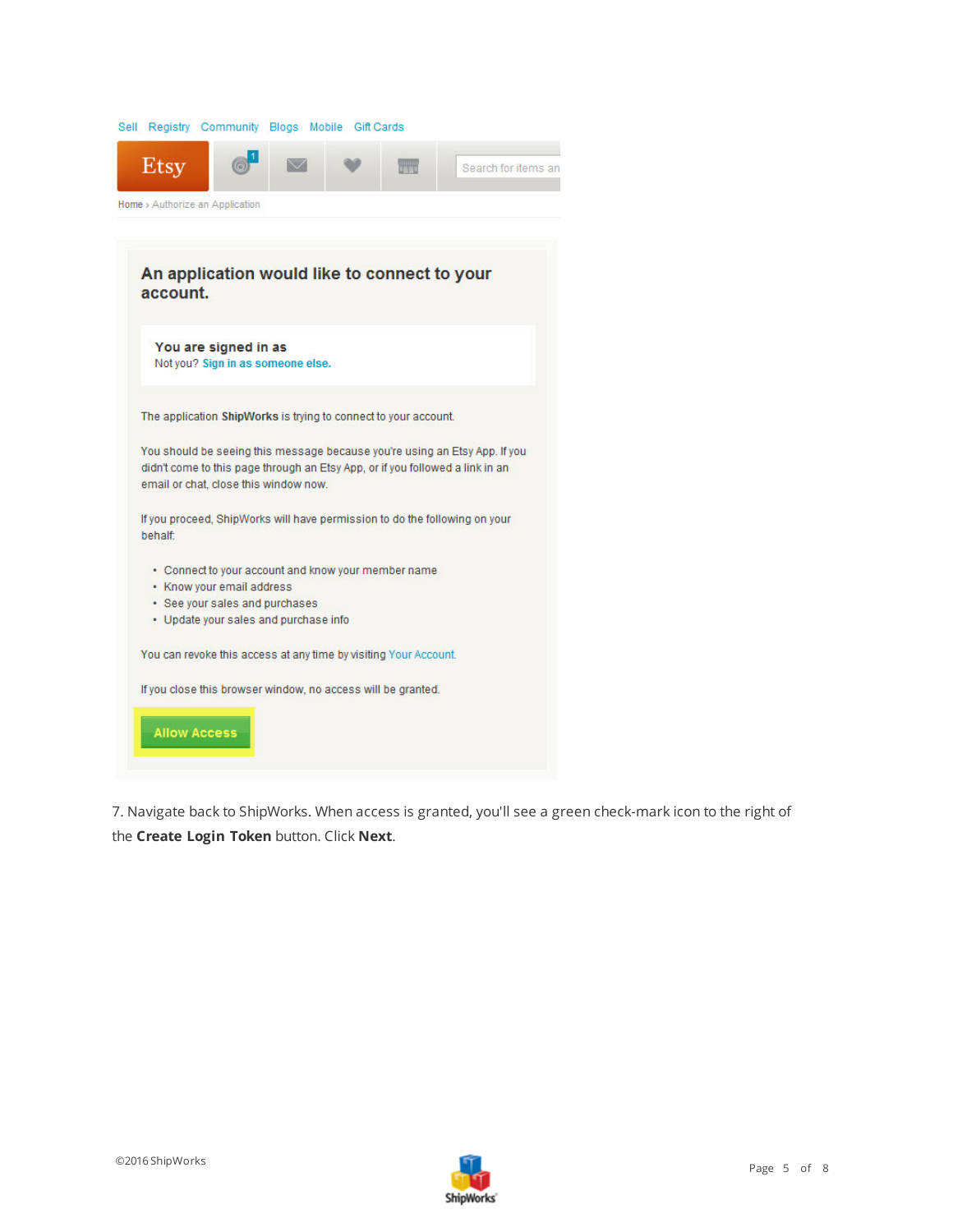| <b>Store Setup</b> |                                                                                                                                                                               |
|--------------------|-------------------------------------------------------------------------------------------------------------------------------------------------------------------------------|
|                    | Enter the following information about your online store.                                                                                                                      |
|                    | Etsy requires you to authorize ShipWorks to connect to your Etsy account. This is done by logging into a<br>special Etsy page that creates an Etsy Login Token for ShipWorks. |
| Create Login Token | Authorized                                                                                                                                                                    |
|                    | If you have previously created and saved a token and need to import a token file dick here.                                                                                   |
|                    |                                                                                                                                                                               |
|                    |                                                                                                                                                                               |
|                    |                                                                                                                                                                               |
|                    |                                                                                                                                                                               |
|                    |                                                                                                                                                                               |
|                    |                                                                                                                                                                               |
|                    |                                                                                                                                                                               |

Great! You are connected. Now, you will need to fill out a few more screens.

8. On the **Store Information** screen, enter your **Store Name:** and **Address**:. Then, click **Next**.

| ShipWorks Setup          |                                                           |
|--------------------------|-----------------------------------------------------------|
| <b>Store Information</b> | Enter the name and physical address of your online store. |
| <b>Name</b>              |                                                           |
| Store name:              | My Etsy Store                                             |
|                          | (This is just how your store will display in ShipWorks)   |
| <b>Address</b>           |                                                           |
| Company:                 | Widget Me This                                            |
| Street:                  | 123 Some Street                                           |
|                          |                                                           |
| City:                    | St. Louis                                                 |
| State \Prov:             | Missouri                                                  |
| Postal Code:             | 63123                                                     |
| Country:                 | <b>United States</b>                                      |
|                          |                                                           |

9. Enter the additional **Contact Information:** for your store. Then, click **Next**.

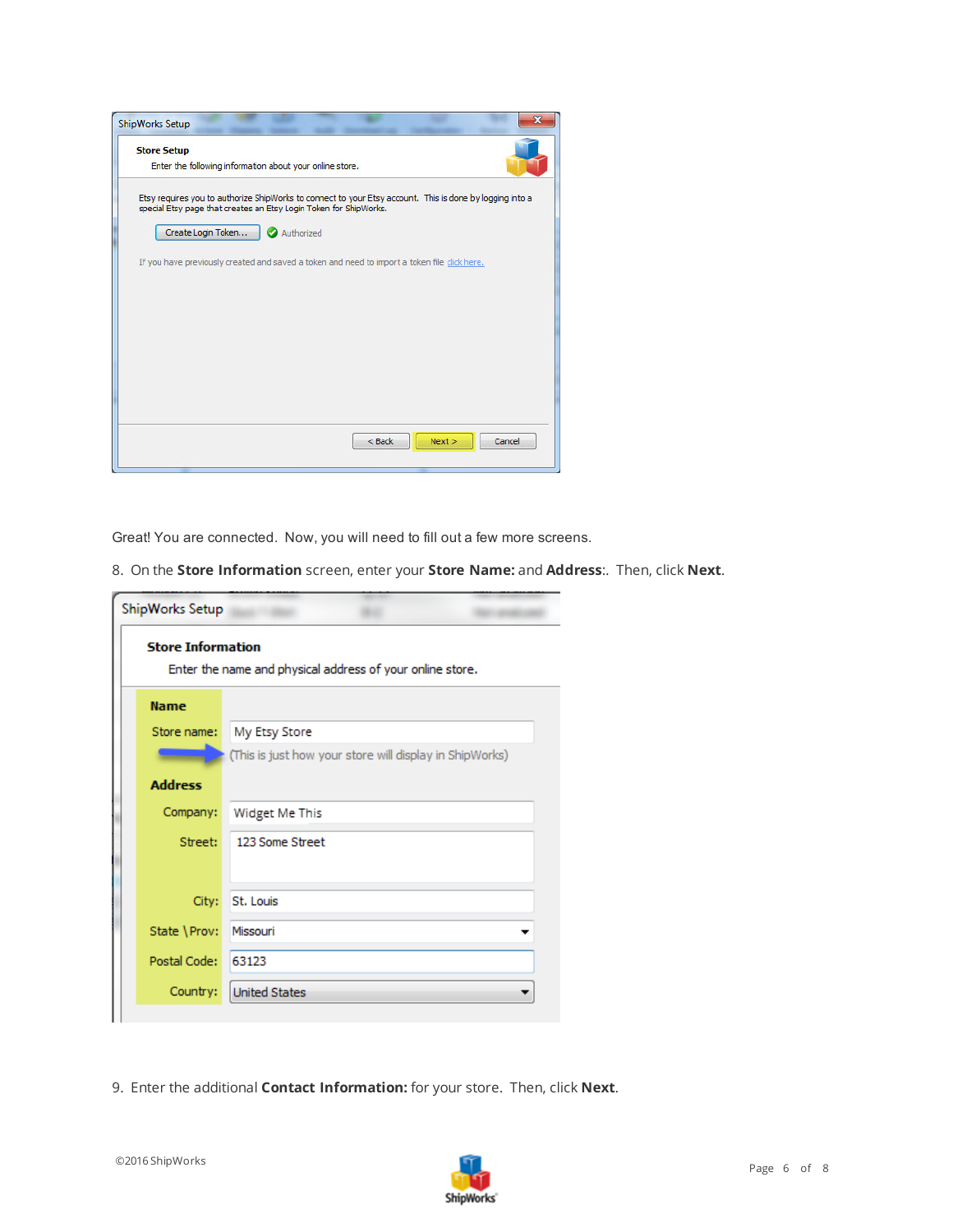**Note**: This information is optional.

| <b>Contact Information</b> | Enter the contact information for your store. |
|----------------------------|-----------------------------------------------|
| <b>Contact Information</b> |                                               |
| Website:                   | www.widgetmethis.com                          |
| Email:                     |                                               |
| Phone:                     |                                               |

10. Select how much order history you would like to download into ShipWorks during your initial download. The default is to download **30 Days** of order history into ShipWorks. You can modify this by clicking on the **Edit** link.

| <b>Store Setup</b><br>Configure how ShipWorks will work with your store. |  |    |                            |                                                                                                     |  |  |  |        |  |
|--------------------------------------------------------------------------|--|----|----------------------------|-----------------------------------------------------------------------------------------------------|--|--|--|--------|--|
|                                                                          |  |    |                            | ShipWorks will download orders starting from: 30 days ago                                           |  |  |  | (Edit) |  |
| <b>Store Setup</b>                                                       |  | 30 | days ago.                  | Configure how ShipWorks will work with your store.<br>ShipWorks will download orders starting from: |  |  |  |        |  |
|                                                                          |  |    | Download all of my orders. |                                                                                                     |  |  |  |        |  |

11. Verify that the settings for **When the shipment is processed:** are correct. Typically, you would leave the checkbox for **Update my online orders with the shipment details** checked.



12. Click **Next** and then **Finish**. Then, click **Close**.

Your Etsy orders will begin to download into ShipWorks automatically.